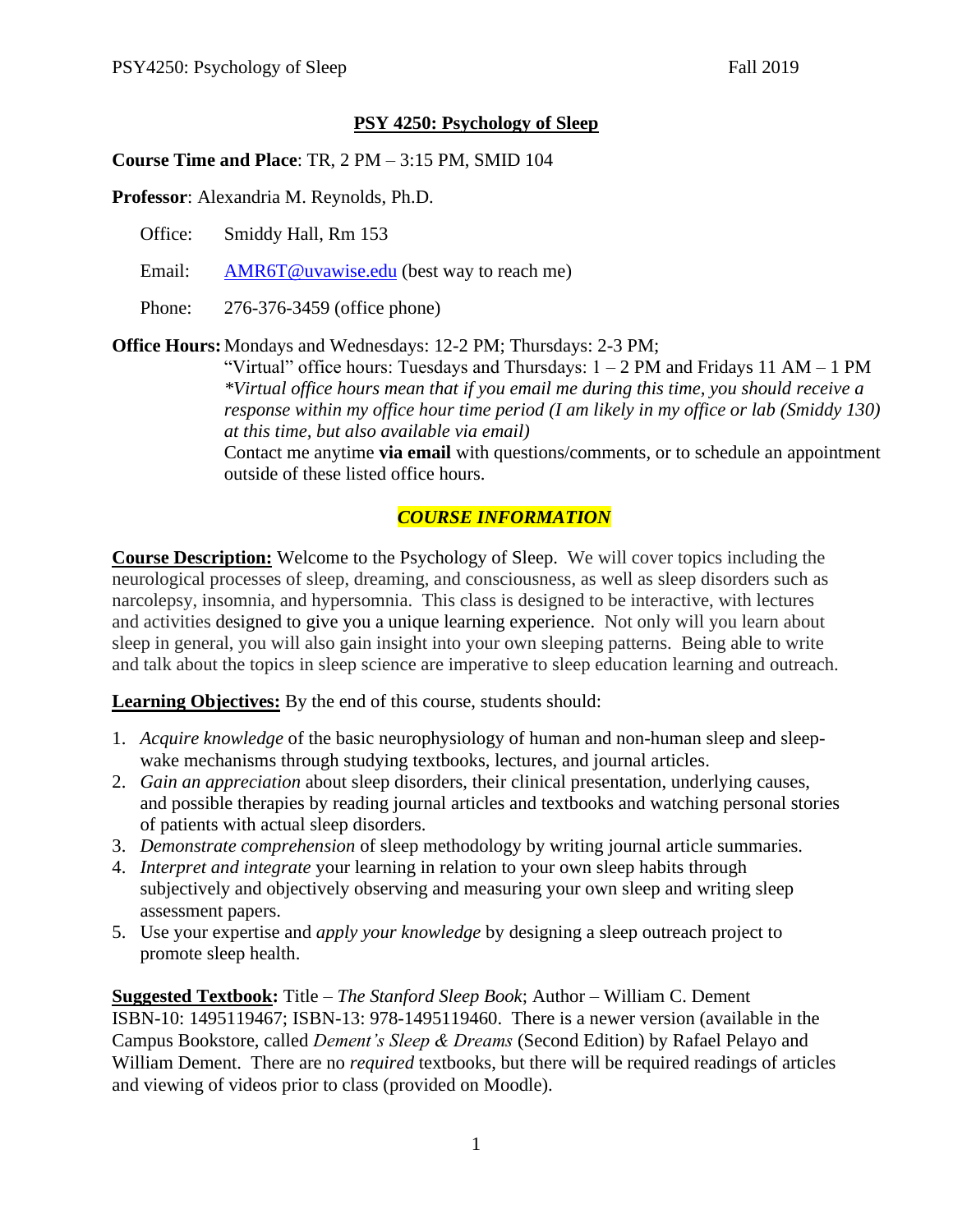#### **Course structure and grading policy:**

| 25 points    |
|--------------|
| $+20$ points |
| $+9$ points  |
| $+10$ points |
| $+15$ points |
| $+15$ points |
| $+6$ points  |
| 100 points   |
|              |

#### **Grade Standards**

 $A = 90\% - 100\%$ ;  $B = 80\% - 89\%$ ;  $C = 70\% - 79\%$ ;  $D = 60\% - 69\%$ ;  $F = 59\%$  or less

**Exams and Quizzes:** There will be two exams this semester (including the final exam). The final exam *will not be cumulative*. Exams will consist of multiple choice and short answer questions. There will be two online quizzes, constructed in the same manner as the exams.

**Article Reviews**: You will be provided with journal article readings for each major topic in this course (roughly each week). There will be a total of 10 major topics, where there are several articles provided for you to review each week. Even though you will be supplied with multiple articles per week for multiple weeks, you are only required to pick **\*THREE\*** articles to total to review throughout the semester. You will write a minimum of 400 words, explaining/describing the contents of the article (no copying), the merits of the study/review, the cons/faults of the work, and the implications of that information (for example, if it is a public health concern and what that information would do to help the general public). You should always write in APA format. All work that you submit for these activities is expected to be original and your own, without plagiarism.

**Outreach Project and Presentation**: Educating the public is a significant feature of sleep science. You will complete a sleep outreach project as a group or as an individual. Your idea MUST be approved by the deadline (see schedule below) in order for you to get credit for your project. You will also present your project, as a group or individual, during the last week of classes. Examples of projects include writing and illustrating a children's book about sleep, putting together an education-level appropriate presentation for individuals at an assisted-living community, maintaining a blog the entire semester about sleep education, etc. You may receive extra credit points for outreaching to the local community (for example: reading your children's book to a local elementary school class). See "Extra Credit" section for more information.

**Sleep Logs, Assessment Paper, and Application Paper:** The *sleep log activity* will provide more insight into your own sleep patterns. Students will maintain a log of sleep patterns with the log sheets provided and test one sleep tracking application of choice. You will objectively measure your sleep via an actigraphy watch provided for the sleep observation period. We will review sleep logs and patterns during class, as well as walk through how to assess your sleep using sleep questionnaires. The first paper (*Sleep Assessment*) will be an APA formatted paper, which will describe your own sleep patterns, observations, as well as a plan to improve your sleep habits based on what you have learned in the course thus far. You will include your sleep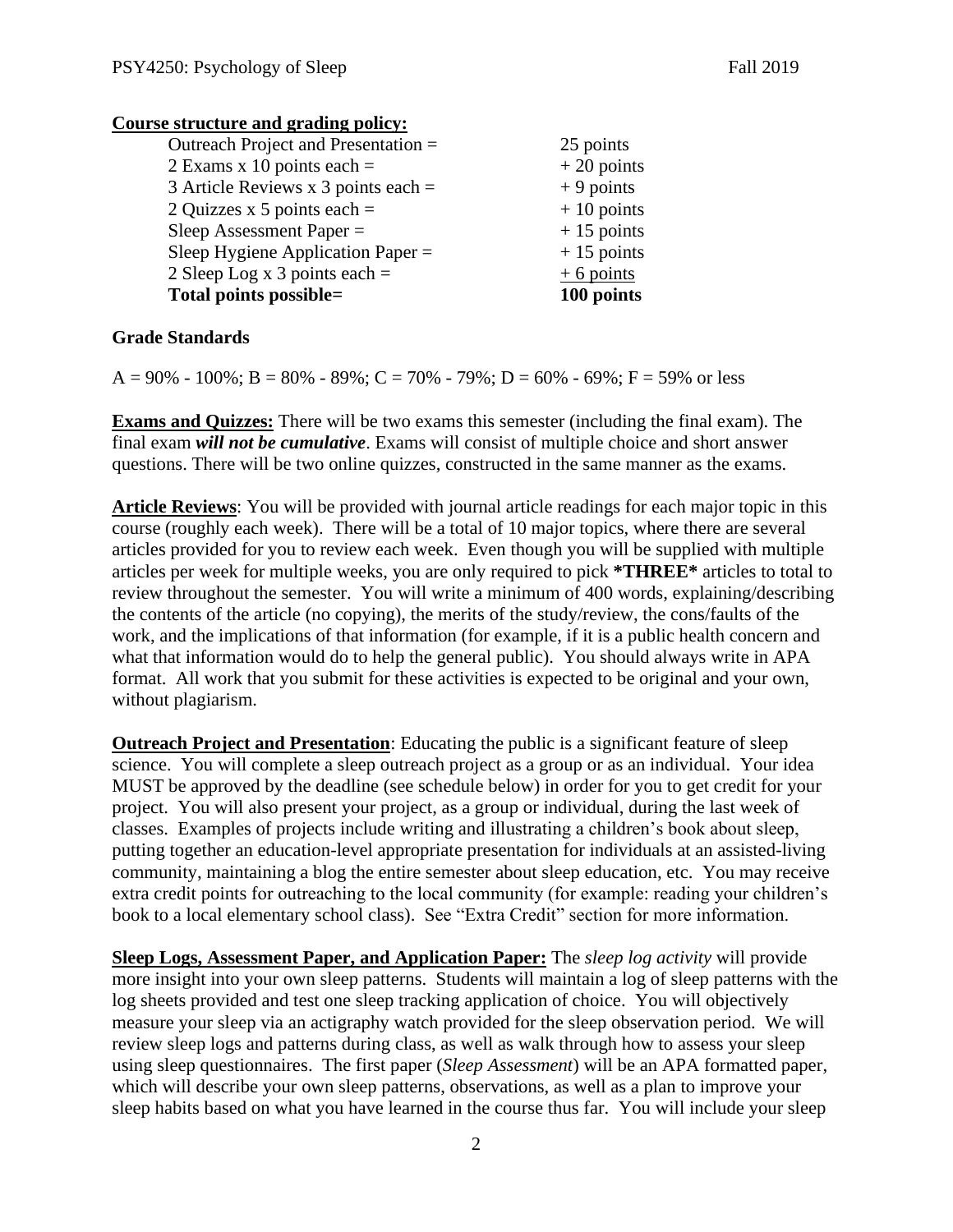questionnaire scores in this paper. During the next few weeks, you will pick one week to repeat your sleep log. During this week, you will actually implement the changes that you proposed in your original Assessment Paper. The description of this process and the results will be described in your *Sleep Hygiene Application Paper*. During this period, you will observe your sleep using the sleep logs and actigraphy. You will retake the questionnaires after you have finished the week and see if there were any improvements in your sleep patterns and results. The second sleep log must be turned in with this paper in order to receive credit. Templates will be provided for these papers. See the schedule below for all due dates. All work that you submit for these activities is expected to be original and your own, without plagiarism.

**Extra Credit:** Several extra credit opportunities will be available and announced in class. Examples of extra credit opportunities include participation in experiments (generally 1 extra credit point per hour) and short additional assignments (e.g. "pop quizzes") randomly distributed throughout the semester. Volunteering to help with the Girls' Day in STEM-H event will provide multiple extra credit points. Additionally, you will have an excellent opportunity for 5 points of extra credit if you implement your outreach project. You MUST have this implementation completed at least 3 weeks prior to the end of the semester for *extra credit*.

**Course Format:** *This is a face-to-face class, but I do use several online resources regularly. MOODLE*: This course is conducted through the College's Learning Management System (LMS), called Moodle. To access the site, go to: [http://moodle.uvawise.edu/.](http://moodle.uvawise.edu/) *NOTE: Moodle may not be compatible with smart phone software, so it is suggested that you use a desktop computer or laptop to complete your coursework. You may not redo an assignment or quiz if it messes up on your phone!*

*EMAIL:* You are *always* encouraged to contact me via e-mail with any questions or concerns that you may have. Please see the following important information about email:

- Please send emails from your UVa-Wise account only
- Check the syllabus/Moodle page to make sure the answer is not already there
- Please use appropriate etiquette (begin with greeting, end with appropriate signature) and provide enough information to help me help you (tell me your full name, the course name, and what section you are in)
- Please reread your email before sending to make sure that it makes sense and does not have any spelling/grammar errors
- Monday through Friday, I will be responding to student emails within approximately 24 hours. However, it will take me longer on the weekends to respond, so please be sure to contact me with enough time to get a response before your assignment is due.
- All e-mail from Moodle and my emails go to your UVa-Wise account (unless you have set it up otherwise); therefore*, you are responsible for checking your UVa-Wise email account regularly.*

*YOUTUBE*: I have several recorded lectures available for this course. However, since these recordings were done at different points in different semesters, I cannot guarantee that some of the material is relevant pertaining to dates/assignments. The material may be more or less in depth compared to a regular face-to-face class, *but may be used as a resource in addition to*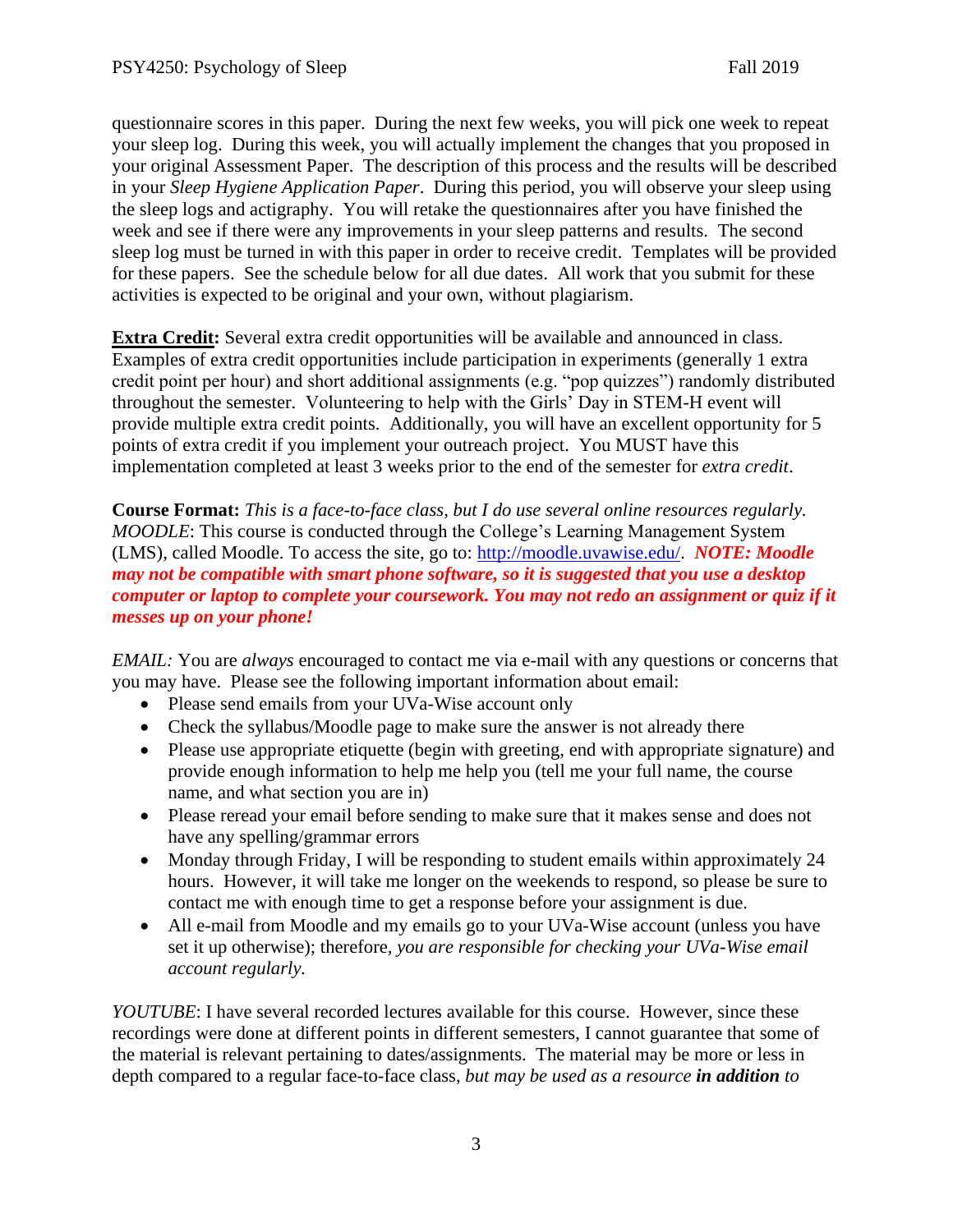*attending lecture*s. Recorded lectures will be available through my YouTube Channel [https://www.youtube.com/channel/UChU\\_1SBps0awdMWPrZJDj9Q.](https://www.youtube.com/channel/UChU_1SBps0awdMWPrZJDj9Q)

*ZOOM*: Zoom is a conferencing website and app that I use to conduct live-streamed and recorded lectures, as well as "virtual" office hours (if you need to meet "virtually"). In the event that we have inclement weather or schedule cancellations, I may post new recorded lectures and/or live-streamed lectures in order to stay on schedule (later posted to Moodle). I will send an email directly to the class with a link to access the Zoom meeting.

**Attendance Policy and Make-Ups:** I will take attendance each class. If you come in after I have taken attendance, it is your responsibility to see me after class or your tardy may be counted as an unexcused absence. As in accordance with the College catalogue, *"Each student is expected to attend all the classes…"* **If you leave before I have dismissed the class**, it will be counted as an unexcused absence, unless I accept your reason for leaving as valid. *If you sleep in class, you will be marked as absent (unexcused). You may also be asked to leave the class.*

After 4 unexcused absences, you will lose 1 point for every subsequent unexcused absence. You personally must submit all excuses for absences me by email within one week of your return to class. Failure to sign the attendance sheet or sign in to the app and/or failure to submit a timely excuse will automatically be considered unexcused. **You are responsible for completing any work or assigned material.** Make-ups for exams are only allowed with a valid excuse. You must provide an excuse within one week of the exam. If at all possible, notification should be given prior to the exam/quiz. *All make-ups must be scheduled within 3 business days of the date of the missed exam.*

# *CLASSROOM POLICIES*

- **Plagiarism** is prohibited and a violation of the honor code. Your writing assignments and homework must be entirely your own work. Evidence of plagiarism may be submitted for honor's violations. Plagiarism includes taking any material word-for-word or in paraphrased form, from another source (e.g., another student, published material, or the internet) without appropriately citing the source. It also includes taking another person's ideas and claiming them as your own. You may not recycle your own work from other classes to submit to this course. Plagiarism will result in a grade of zero for the assignment, and possibly a grade of "F" for the class.
- **Academic Cheating** is unacceptable conduct and a violation of the honor code. This includes any form of cheating on exams or allowing others to copy your answers. Academic cheating will result in a grade of zero for the assignment, and possibly a grade of "F" for the class.
- **Disorderly conduc**t that inhibits or interferes with the educational responsibility of the University's social-educational activities is not allowed. This includes your conduct online. You may be reported for causing a hostile environment, which is an honor code violation.
- **Tobacco use** (including chewing tobacco) is prohibited.

## **Electronics use:**

• **Computers, tablets, iPads, etc**.: You are encouraged to use your electronic devices (i.e., iPad) in the classroom to enhance your learning experience. We will be using specific apps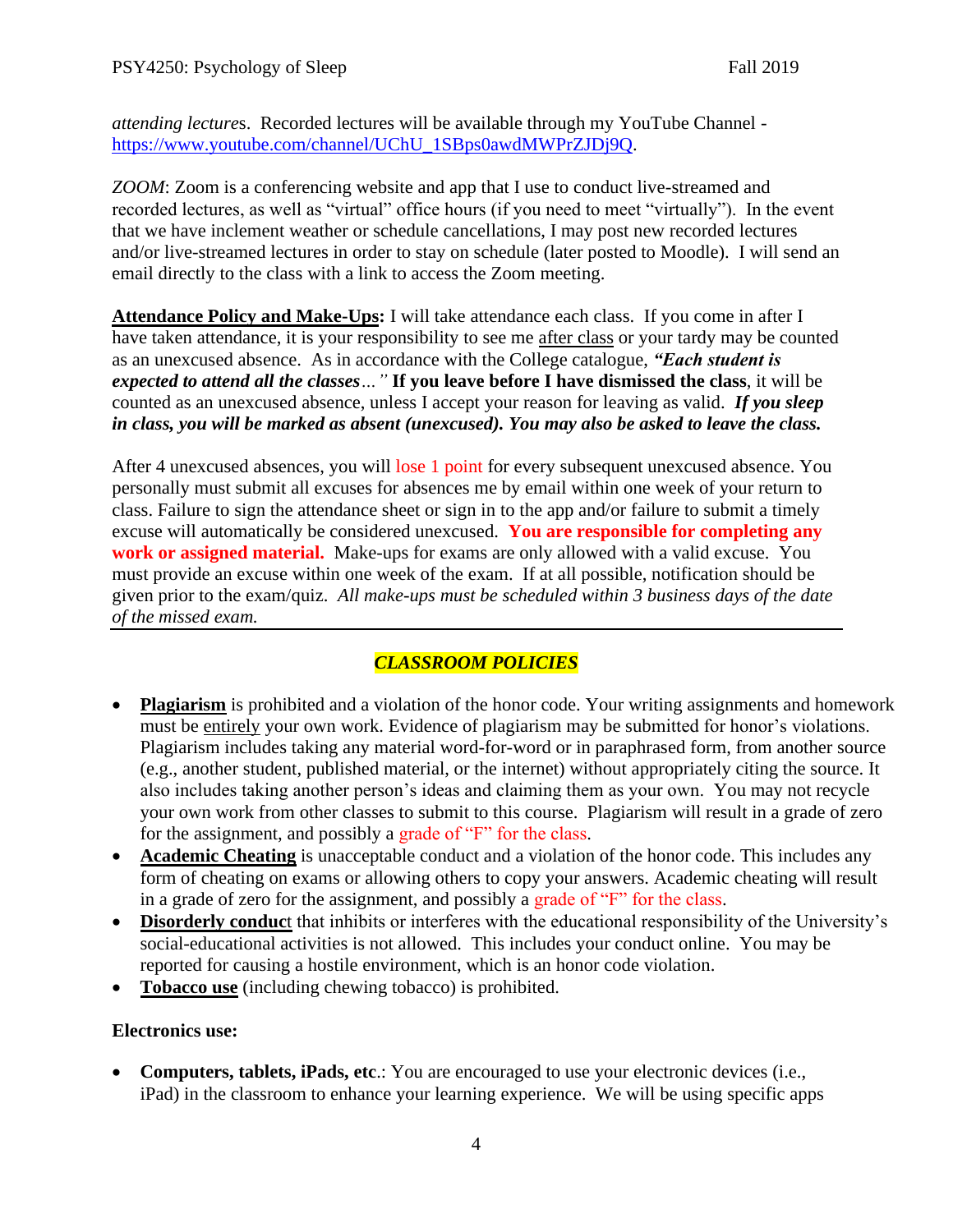in this course (i.e., Remind, Socrative, and a Human Anatomy app), so please download these apps as soon as possible. Please use the note-taking features (such as Notability or Notes), including taking pictures of slides (and writing on them with the Apple Pencil), downloading PowerPoint slides from Moodle, and typing notes during class. You may also record lectures or parts of lectures as long as the process is not distracting to you, the professor, or your fellow classmates. Although the iPad and other devices can be quite helpful in the classroom, please do not use your device in the classroom if it will distract you, the professor, or your classmates (for example – do not surf social media or get caught up on your favorite TV show). *You may be asked to put your device away if it is a distraction.*

- **Cell phones**: *Please do not excessively use your cell phone during class.* It is disruptive for students to text or participate in other activities during class time. The exception: cell phone use is **prohibited** during exams and quizzes. **You will receive a grade of "zero"** on the exam/quiz if your phone rings or if you use it in any capacity during the exam/quiz.
- **Earbuds/Headphones:** Please note that you may not use headphones of any kind during lecture in the classroom. You may not have headphones draped over your ears, on your neck, or your chest. Headphones include over the ears, earbuds, Bluetooth, AirPods, wired, or wireless varieties. You are expected to be paying attention during lecture, and it is very distracting to you, your fellow classmates, and the professor to have headphones in/around your ears. If you have an exception due to special accommodations, you must provide documentation from Disability Services.

**Students with Disabilities**: All students with disabilities requiring accommodations should present the appropriate paperwork from the ADA Coordinator (Faculty Accommodation Notice). It is the student's responsibility to present this paperwork in a timely fashion and follow up with the instructor about the accommodations. Accommodations for test-taking (e.g. extended time) should be arranged at least 3 class days before an exam. If you are not registered with the Disability Services, please do so as soon as possible by contacting the ADA Coordinator (Zehmer Hall, Office 152, 328-0265).

**If you are experiencing trouble in the course**: Contact me immediately! If you perform poorly on the first assignments or test, *please* take the initiative to come in and talk to me about how to make things better. Do not be embarrassed – I am here to help you.

**Sexual Misconduct/Harassment Statement:** The University of Virginia's College at Wise strives to provide a working and educational environment for all faculty, staff and students that is free from sexual misconduct/harassment. Sexual harassment, sexual assault and other acts of sexual misconduct are forms of sex discrimination prohibited by Title IX. The College reaffirms its commitment to maintain a campus environment emphasizing the dignity and worth of all members of the college community. To view the UVa-Wise's Sexual Misconduct/Harassment policy, please visit: [http://www.uvawise.edu/compliance/TitleIX.](http://www.uvawise.edu/compliance/TitleIX) If you have questions or concerns, please immediately contact your Title IX Coordinator, Tabitha Smith, (Office: 276- 328-0131, Cell: 276-870-5065, [tabitha.smith@uvawise.edu\)](mailto:tabitha.smith@uvawise.edu). The office is located on the first floor of Cantrell Hall. Please note that I am considered a Title IX Responsible Employee, which means that if you disclose any relevant experiences (e.g., sexual harassment or sexual assault) that occurred to you or someone else on campus, I am legally obligated to report them to our Title IX coordinator.